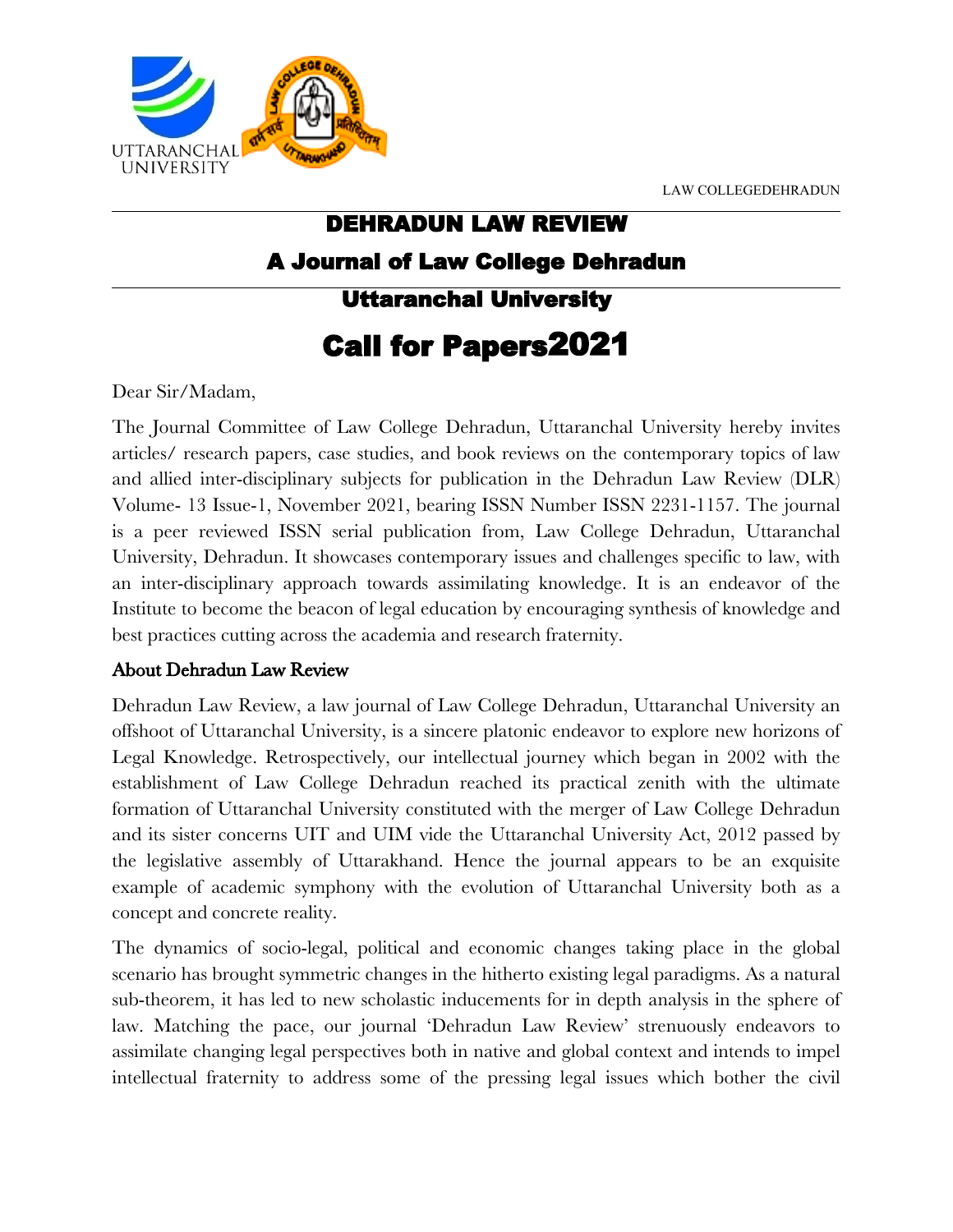

LAW COLLEGEDEHRADUN society. Beginning from a wall and web-journal, we have published the eleventh volume of the journal which is the testimony of our principled effort.

The journal received the ISSN number in 2011 which contained the lead presentation by Hon'ble Mr. Justice A. R. Laxmanan, the then Chairman of Law Commission of India. The journal 'Dehradun Law Review' further added feathers to its cap when its fifth and sixth volumes were released by the then Hon'ble Governor of Uttarakhand Dr. Aziz Quereshi and the then Chief Minister of Uttarakhand Mr. Harish Rawat respectively. It has received appreciation from across the legal spectrum of the country and abroad. Legal luminaries and intellectuals from reputed national and international universities have contributed articles to the journal providing valuable insights into various legal issues in the contemporary scenario. The Editorial Board of Dehradun Law Review is committed to constantly upgrade the quality of journal and incessantly continues to propel itself to accomplish its well cherished objective to become a reputed, refereed and peer reviewed journal benefitting the law students plus academicians in particular and society in general. We are also proud to state that this journal is got enlisted in University Grants Commission (UGC) – Care and subsequently got indexed in Google scholar and as well as in (ICI) Indian Citation Index.

## Submission Guidelines

Word Limits- The prescribed word limits for the submission of articles/research papers is 5000-6000 words including footnotes. The articles/research papers must accompany an abstract in about 150- 200 words along with a declaration that the article/research paper has not been published or sent for publication elsewhere.

Authorship- Entries can be co-authored. However, a maximum of two authors per entry is allowed. Entries from all aspects of law whether direct or applied are welcome.

**Main Text**- Submission must be in MS Word. Times New Roman, font size 12, spacing 1.5 and justified with a margin of 1.5 inch in left and 1.0 inch in right, top and bottom.

Foot Notes- Times New Roman, font size 10, spacing 1.0 and justified. Foot notes must be substantive.

**Citation-** The Blue Book: A Uniform Method of Citation,  $19<sup>th</sup>$  Edition should be strictly followed.

Format of Submission- Please send in your submissions in MS/Open Word (\*.doc OR \*.docx), along with the following information: full Name of the Author and Contact Details of the Author.